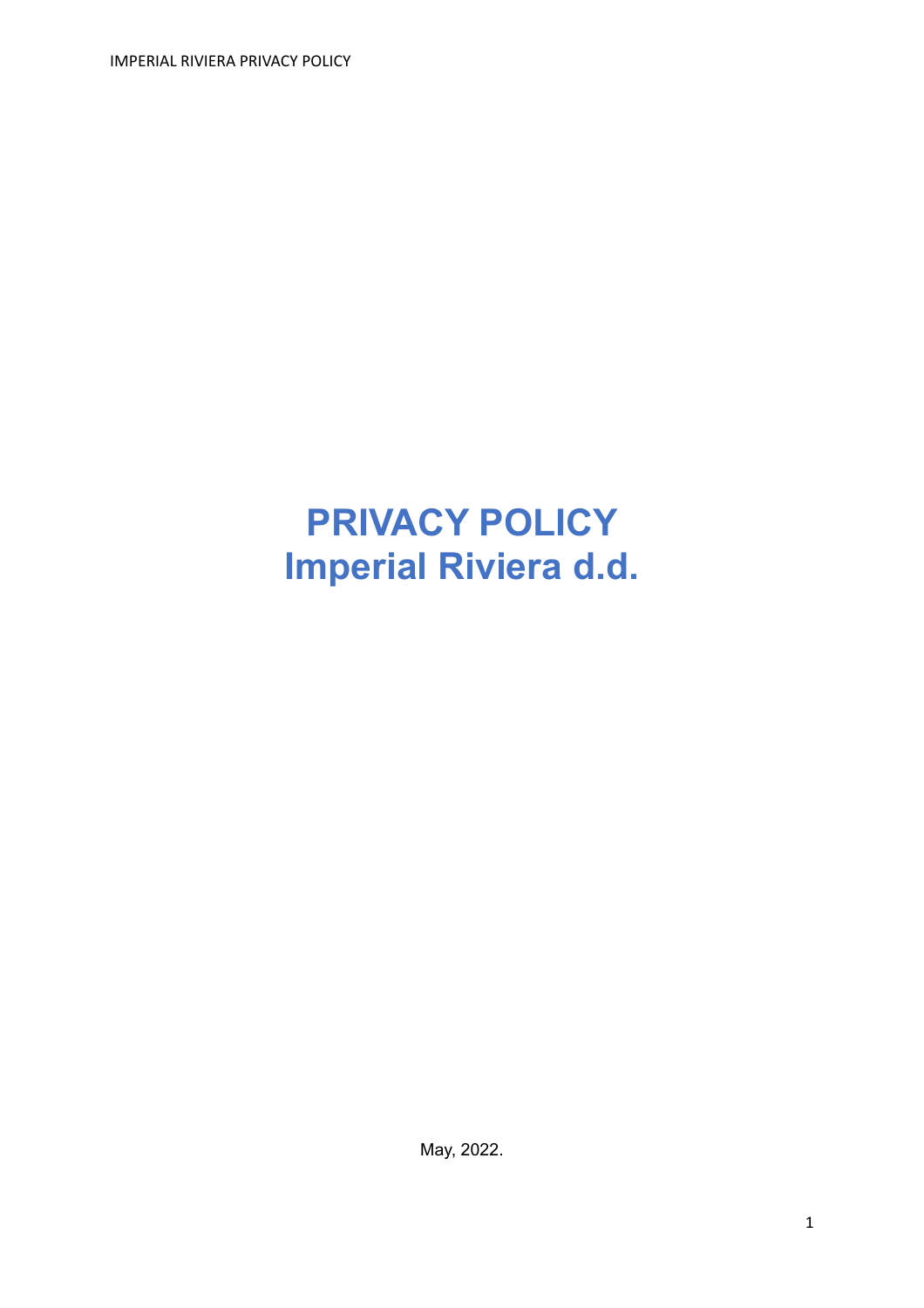Imperial Riviera d.d., with its headquarters in Rab, Jurja Barakovića 2, OIB: 90896496260 (hereinafter: IMPERIAL RIVIERA or we or our), respects the privacy of every person it collects data from. We would like to inform you about what personal data IMPERIAL RIVIERA collects as the processing manager, for what purpose, how we protect the data and what your rights are.

### **CONTENT**

# **GENERAL SECTION**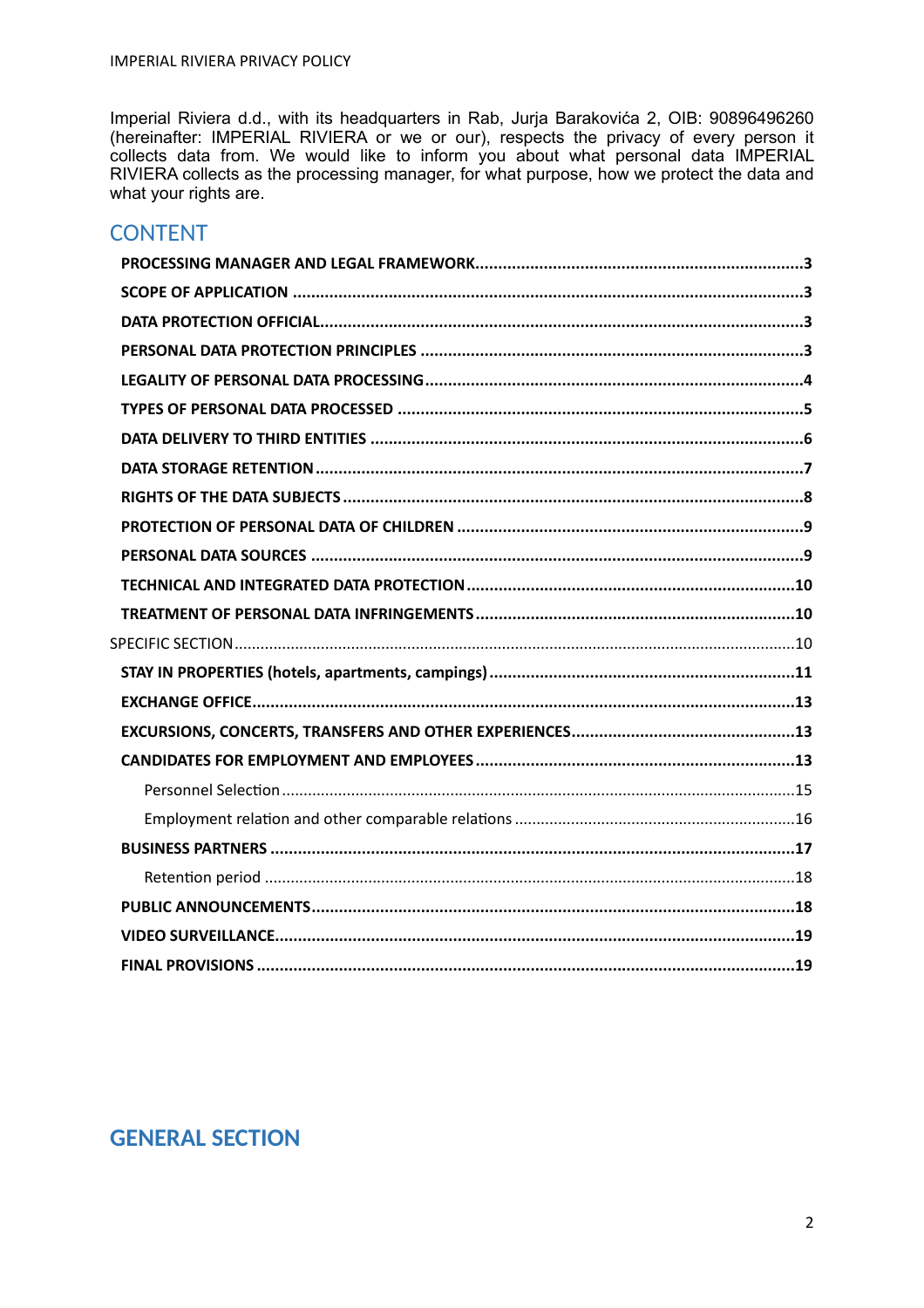# <span id="page-2-0"></span>PROCESSING MANAGER AND LEGAL FRAMEWORK

As the processing manager, IMPERIAL RIVIERA, is committed to protecting your personal data. The collection and storage of data is carried out in accordance with the provisions of EU Regulation 2016/679 of the European Parliament and of the Council of 27 April 2016 on the protection of individuals with regard to the processing of personal data and on the free movement of such data (hereinafter: Regulation), of the Law on the application of the General regulation of data protection (NN 42/2018) and other regulations governing the subject area, which are applied in the Republic of Croatia.

#### <span id="page-2-1"></span>SCOPE OF APPLICATION

This Policy applies to any processing of personal data performed by IMPERIAL RIVIERA as the processing manager, unless another policy or other IMPERIAL RIVIERA document prescribes otherwise for a particular processing.

This Policy is divided into two parts: the General Section and the Specific section. The basic principles of personal data processing, contact details of personal data protection officials and other provisions specified in the General Section of this Policy are applied without exception to any personal data processing regardless of whether such processing is specifically processed in the Specific Section of this Policy or not. The Specific Section of the Policy deals, in more detail, with specific cases of data processing which represent the majority of all processing by IMPERIAL RIVIERA.

### <span id="page-2-2"></span>DATA PROTECTION OFFICIAL

IMPERIAL RIVIERA has appointed a personal data protection official who you can contact at any time via e-mail: [gdpr@imperial.hr](mailto:gdpr@imperial.hr) or by mail to the address Imperial Riviera d.d., Jurja Barakovića 2, 51280 Rab, Republic of Croatia - for DPO, issues related to personal data protection and for exercising their rights guaranteed by the General Data Protection Regulation.

All requests not related to personal data protection, which are delivered to the address of the data protection official, e.g. offers of job candidates, booking inquiries in IMPERIAL RIVIERA properties, etc. will be provided directly to the relevant departments within IMPERIAL RIVIERA, without special response to the sender by the data protection official.

#### <span id="page-2-3"></span>PERSONAL DATA PROTECTION PRINCIPLES

IMPERIAL RIVIERA has recognized the principles of data processing as basic values that must be respected throughout the cycle of personal data processing, from their collection to their destruction or other cessation of processing. IMPERIAL RIVIERA processes data:

**Lawfully** - by processing data only if allowed by law and within the limits prescribed by law.

**Fairly** - by taking into account the specifics of each relationship, applying all appropriate measures to protect personal information and privacy in general and not impeding data subjects in exercising their rights.

**Transparently** - by informing data subjects about the processing of personal data. From the start of the data collection process, when data subjects are informed about all aspects of data processing, until its termination, data subjects are provided easy and fast access to their own data, which includes the possibility of accessing and obtaining a copy in accordance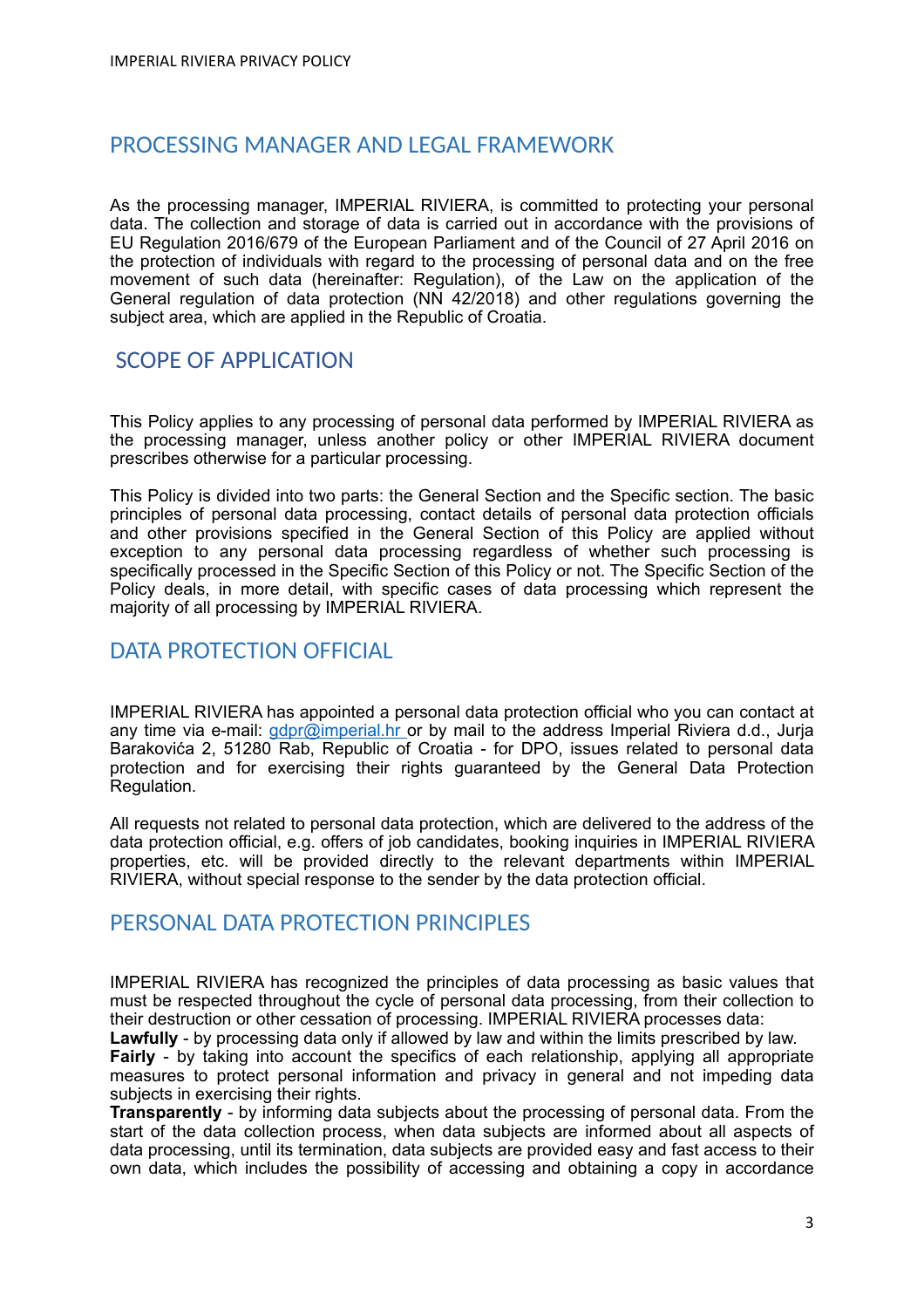with the provisions of the Regulation. Certain information may be restricted only when required by law or when necessary for the protection of third parties.

**Purpose limitation** - by processing personal data for the purposes they were collected for and for other purposes only if the conditions of the Regulation are met. Data may be processed for matching purposes only taking into account (a) any link between the purposes of the collection of personal data and the purposes of the intended continuation of the processing; (b) the context in which the personal data was collected, in particular concerning the relationship between the data subjects and IMPERIAL RIVIERA; (c) the nature of the personal data, in particular whether special categories of personal data are processed in accordance with Article 9. Regulations or personal data relating to criminal convictions and criminal offenses in accordance with Article 10. Regulations; (d) the possible consequences of the intended continuation of processing for the data subjects; and (e) the existence of appropriate protection measures.

**Storage limitation** - by storing data in a form which permits identification of data subjects for no longer than is necessary for the initial purposes, and longer only if permitted by the Regulation.

**Data minimization** - by processing data if it is adequate, relevant and limited to what is necessary in relation to the purposes for which they are processed. Particular attention is given to not collecting data for which there is no justifiable reason for processing.

**Accuracy** - by keeping data accurate and up-to-date, and erasing inaccurate data in the scope of possibility.

**Integrity and Confidentiality** - by using appropriate technical and organisational measures to ensure appropriate personal data protection, including protection against unauthorised or unlawful processing and against accidental loss, destruction or damage. Relevant measures are applied taking into account the risk of each type of data processing.

## <span id="page-3-0"></span>LEGALITY OF PERSONAL DATA PROCESSING

In order to respect the lawfulness of processing personal data, IMPERIAL RIVIERA processes personal data only if and to the extent that at least one of the following is met:

**Processing is necessary for the performance of the contract** to which the data subject is a party or in order to take action at the request of the data subject prior to the conclusion of the contract; this is the most common purpose of data processing with an existing contractual relationship or a contractual relationship in negotiations as its basis.

**Processing is necessary to comply with the legal obligations of the processing manager.** As a legal entity, IMPERIAL RIVIERA has a number of obligations prescribed by various regulations. This obligation includes the collection and often the submission of data to public authorities. For example, the processing of personal data of shareholders who apply for the General Assembly, the processing of personal data of participants at meetings held at the premises of IMPERIAL RIVIERA in accordance with anti-pandemic measures and the like.

**Processing is necessary for the legitimate interests of the processing manager or a third party, except where those interests are stronger than the interests or fundamental rights and freedoms of data subjects requiring the protection of personal data, taking into account reasonable expectations of data subjects based on their relationship with the processing manager, especially if the data subject is a child**. In applying this legal basis, IMPERIAL RIVIERA assesses that the processing is appropriate to business needs, that it is the least invasive as possible and that the interests of the data subjects do not exceed the legitimate interests of IMPERIAL RIVIERA or a third party. Examples of such processing are processing for administrative purposes, the purposes of maintaining computer network security, direct marketing, and improving our business.The data subject always has the right to object to such processing in these situations.

**Processing is necessary to protect key interests of the data subject or other natural person.**The right to personal data protection is not an absolute right and IMPERIAL RIVIERA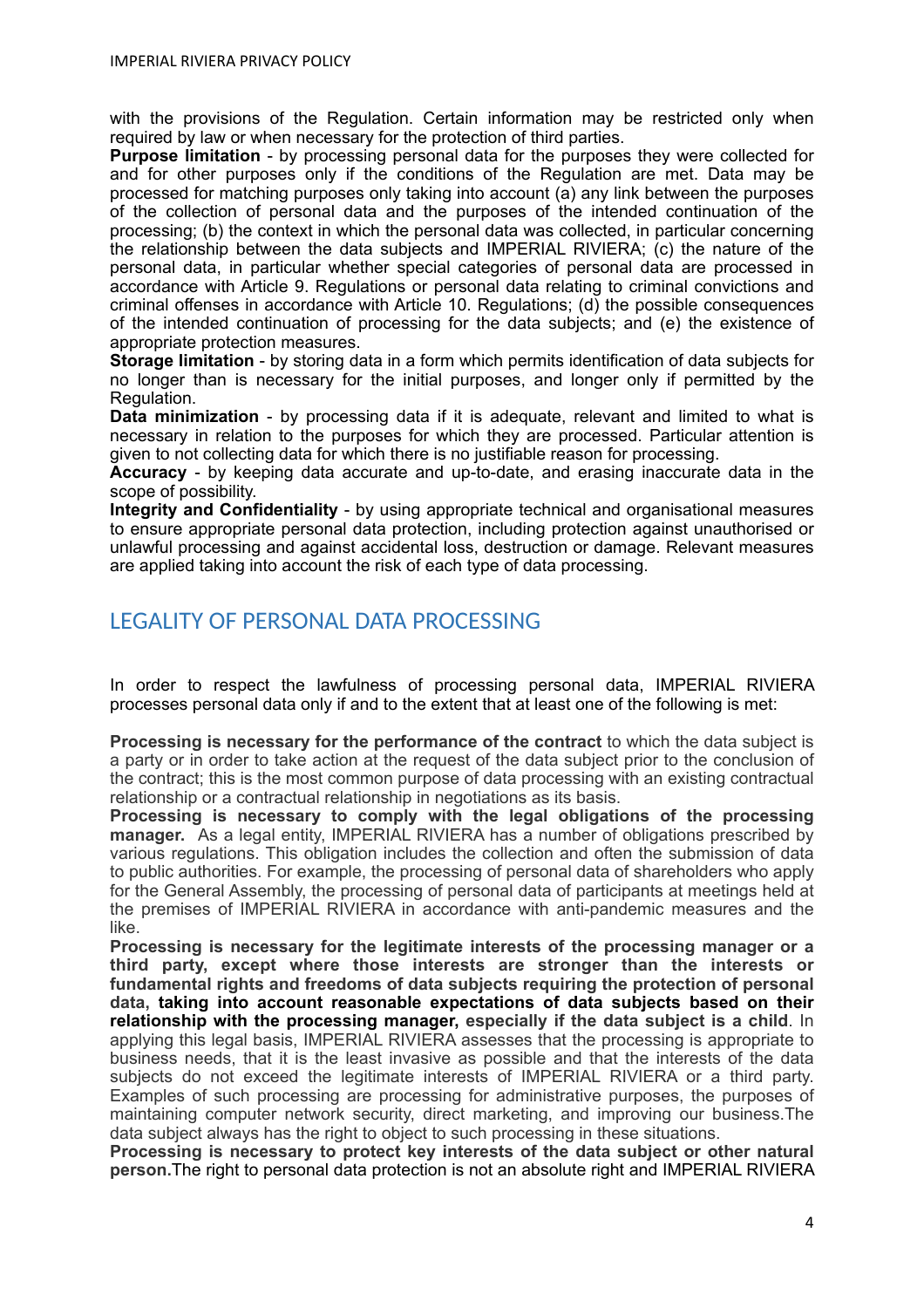equates it with other fundamental rights in accordance with the principle of proportionality. IMPERIAL RIVIERA acknowledges the possibility that in some situations it is necessary to process personal data in order to protect the key interests of the data subjects or other natural persons.

**The data subject has consented to the processing of his or her personal data for one or more specific purposes.** When processing personal data on the basis of consent, IMPERIAL RIVIERA provides that these are situations in which there are no, formal or informal, consequences for giving, refusing or denying consent. When processing is based on consent, the data subject may withdraw consent at any time without negative consequences. The withdrawal of consent shall not affect the lawfulness of processing based on consent before its withdrawal.

In certain exceptional situations, IMPERIAL RIVIERA may process data that would not be processed in regular situations, for example data collection based on the recommendations of the Croatian Institute of Public Health in case of epidemics, etc.

## <span id="page-4-0"></span>TYPES OF PERSONAL DATA PROCESSED

**Specific categories of personal data:** specific categories of personal data shall be processed only if the conditions set out in Article 9 of the Regulation are met. For example, IMPERIAL RIVIERA processes employee data that fall into specific categories of personal data, such as union membership data (for example, when exercising special rights under relevant regulations), religious or philosophical beliefs (for example, when exercising the right to additional non-working days for religious holidays, if the individual has voluntarily disclosed such data for the stated purpose), or health related data (for example according to special regulations on occupational safety or keeping records of workers or when special health certificates are required for certain jobs), etc.

**Data on criminal convictions and criminal offenses:** when there is a legal authority to do so, IMPERIAL RIVIERA also processes personal data relating to criminal convictions and offenses, such as certificates of impunity for workers.

**Personal data that do not fall the previous two groups:** such personal data make up the largest part of the processed data, and these are most often identification and contact data such as name and surname, OIB, data generated by movement in rooms under video surveillance.

Most of the personal data that IMPERIAL RIVIERA collects is provided by the data subjects themselves and we ask that you do not provide sensitive information (such as race or ethnic origin, political opinions, religious or philosophical beliefs, etc.) when this is not necessary. If you nevertheless provide sensitive information for any reason, you hereby give your express consent to the collection and use of such information in the ways described in these Policy or in the manner described at the time of disclosure of that information.

# THE ROLE OF VALAMAR RIVIERA d.d.

IMPERIAL RIVIERA concluded with the company Valamar Riviera d.d. with its registered office in Poreč, Stancija Kaligari 1 OIB: 36201212847 (hereinafter: Valamar) Contract in relation to the management of hotel and tourist facilities and contents (hereinafter: Management contract) based to which Valamar manages certain business segments of IMPERIAL RIVIERA. In this sense, IMPERIAL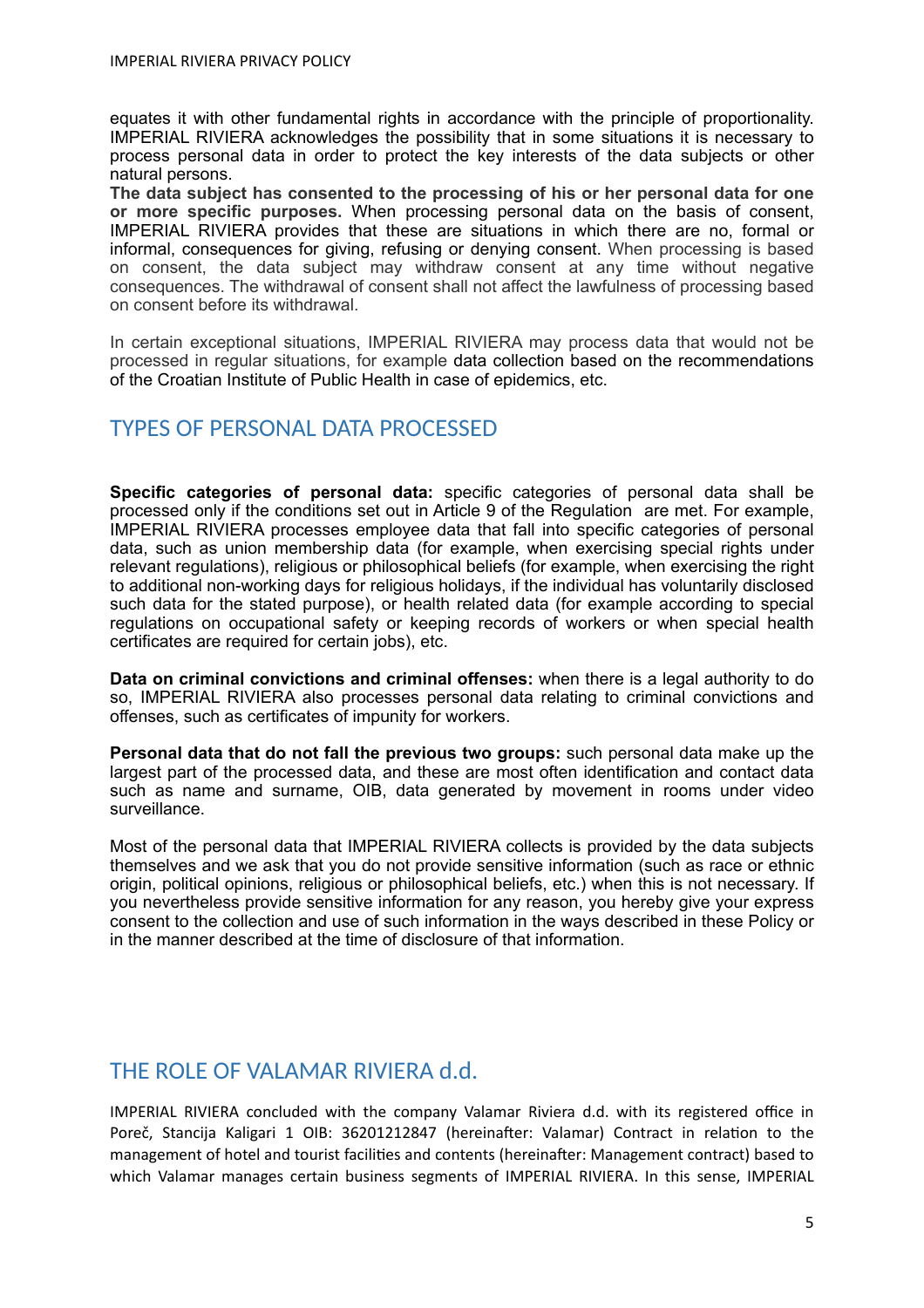RIVIERA and Valamar may act as separate managers or as joint managers of personal data processing, or Valamar may act as the executor of personal data processing of respondents.

Due to such enterpreneur agreement, when managing hotel and and tourist facilities and contents, Valamar sometimes directly manages certain activities, including the management of some of the activities described in the Special Part of this Privacy Policy, and in addition Valamar sometimes receives data from IMPERIAL RIVIERA and has a rights to view the data in certain activities where it subsequently comes to personal data processing. For example, Valamar manages the reservation function through the Valamar reservation center (call center) and via the websites www.valamar.com and www.camping-adriatic.com, and in these cases Valamar is an independent processing manager, however, all this information related to IMPERIAL RIVIERA facilities are also processed by IMPERIAL RIVIERA as an independent processing manager. Furthermore, Valamar has a legitimate interest in processing of personal data carried out for the purposes of direct marketing, primarily for the purpose of sending marketing messages (newsletters) by e-mail, SMS and / or instant messaging platform (Viber, Whatsapp, etc.). Based on a legitimate interest, Valamar may send different newsletters depending on the relationship that respondents have with Valamar or the facilities under Valamar's management. For this purpose, personal data is collected from guests and persons who have asked for an offer or booked accommodation, persons who have participated in the prize game, joined the loyalty program, filled out a satisfaction questionnaire, persons who have filled in the application at free Wi-Fi, a person who made a purchase in a web store or otherwise had a relationship with Valamar. Following the above, in certain cases IMPERIAL RIVIERE guests can receive from Valamar newsletters containing information about other hotels and facilities managed by Valamar, as well as accommodation quality questionnaires and other service e-mails. For IMPERIAL RIVIERA´s guests, prize games can be organized from time to time, which can be organized by Valamar, in which case your personal data will be collected only if you decide to participate in the prize game. Valamar's Plus Club Loyalty Program is applied in the IMPERIAL RIVIERA. The conditions of membership are contained in Valamar's Rules of Loyalty Program, which can be found at [www.valamar.com/hr/program-vjernosti/valamar-plus-club/pravilnik-programa.](http://www.valamar.com/hr/program-vjernosti/valamar-plus-club/pravilnik-programa) Also, based on the Management Agreement, Valamar has certain rights and obligations related to human resources, so in these cases Valamar has the right to process personal data of employees and candidates applying for employment in IMPERIAL RIVIERA, for example when sending applications through the website www.dobarposaouvalamaru.com.

When Valamar acts as the processing manager, the Valamar Privacy Policy applies, which can be found at: https://www.valamar.com/hr/izjava-o-privatnosti.

#### <span id="page-5-0"></span>DATA DELIVERY TO THIRD ENTITIES

IMPERIAL RIVIERA shares personal information with others only when permitted.

IMPERIAL RIVIERA is obliged by law to provide data to third parties. For example, delivering guest data via the eVisitor system, delivering employee data to the competent institutions to the Croatian Pension Insurance Institute, to the Croatian Health Insurance Institute, the Tax Administration and the Central Register of Insured Persons and pension companies. Furthermore, in certain cases, IMPERIAL RIVIERA is obliged to submit or make available employment data to the Croatian Employment Service, for example to include workers in active employment policy measures, the competent police stations or the ministry responsible for internal affairs, for example in the case of senior government officials staying in IMPERIAL RIVIERA's properties, as well as for the issuance of work and residence permits, the ministry responsible for tourism in the case of employing scholarship holders, the ministry responsible for the economy and entrepreneurship when it comes to the use of investment subventions, insurance companies, banks and other cases required by law.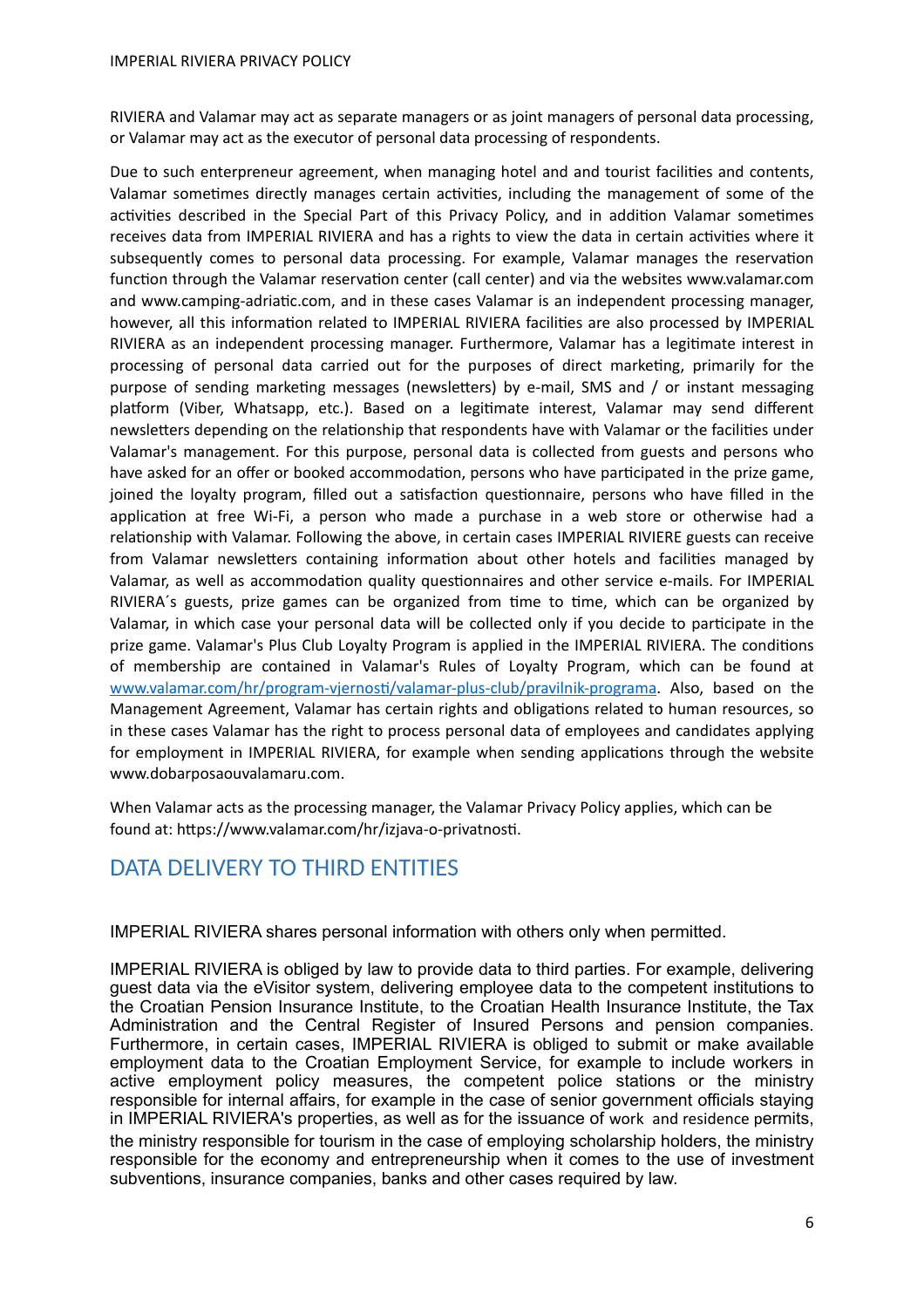Also, certain employee data is sent to banks or pension funds as part of salary payments, and data can also be sent to creditors in accordance with enforcement regulations. Sometimes data is sent according to contractual obligations, for example with students in practice, data is exchanged with schools, colleges.

Certain personal data is also provided to business entities for the purpose of providing specific services such as the workers' health examinations (contracted ocupational medicine), further, to institutions that organize legally mandatory training (occupational safety, hygiene, toxicology) or audit companies when conducting mandatory audits, public notaries when certifying, the Financial Agency for the purpose of obtaining business certificates, public procurement payers when IMPERIAL RIVIERA applies for public procurement tenders, further for the purposes of awarding and using official cards, official mobile devices or for the purchase of fuel.

It is possible to deliver data to business entities, processors, who process the data on behalf of IMPERIAL RIVIERA, which acts as the processing manager. Most often, these are IMPERIAL RIVIERA's business associates who provide IT services, who store them in their databases or have the possibility of accessing personal data until the end of processing. A detailed contract is concluded with such subjects regarding their powers and obligations in the processing of personal data, in accordance with the requirements of the Regulation.

In certain situations, it is possible for external entities and IMPERIAL RIVIERA to jointly determine the purposes and methods of personal data processing, in which case these external partners and IMPERIAL RIVIERA are joint processing managers. In these relations, the joint processing managers shall transparently determine their responsibilities for complying with the obligations under the Regulation, in particular with regard to the exercise of data subjects' rights and their duties to respect the transparency of processing, unless responsibilities are established by law.

A special case of data delivery to third parties is the fact that IMPERIAL RIVIERA has an entrepreneurial contract with Valamar and the data is submitted to Valamar, i.e. Valamar has access to personal data of IMPERIAL RIVIERA respondents in accordance with Management and other agreements (see chapter: ROLE OF VALAMAR RIVIERA d.d.).

If data are transferred to third countries as part of data processing, IMPERIAL RIVIERA ensures compliance with high protection standards in order to comply with the highest possible standard of personal data protection, in accordance with the strict requirements of the Regulation. Hence, when international transfers of personal data are in use, IMPERIAL RIVIERA will inform the data subjects about the intention to disclose personal data to a third country or international organization and about the existence or non-existence of a European Commission's decision on adequacy. Any transfer of personal data to third countries will be carried out in accordance with Chapter V of the Regulation.

#### <span id="page-6-0"></span>DATA STORAGE RETENTION

Data subjects' data are processed and stored, in accordance with applicable legal regulations when the retention obligation is prescribed (for example, payrolls, analytical records of salaries for which mandatory contributions are paid are kept permanently, and accounting documents on the basis of which data is entered in the journal, general ledger and auxiliary books are kept for at least eleven years), and in situations where IMPERIAL RIVIERA is authorized to set retention periods, data is stored as long as necessary for the purposes for which personal data is processed taking into account the purpose of processing, the legitimate interests of IMPERIAL RIVIERA and the interests of the data subjects to delete the data.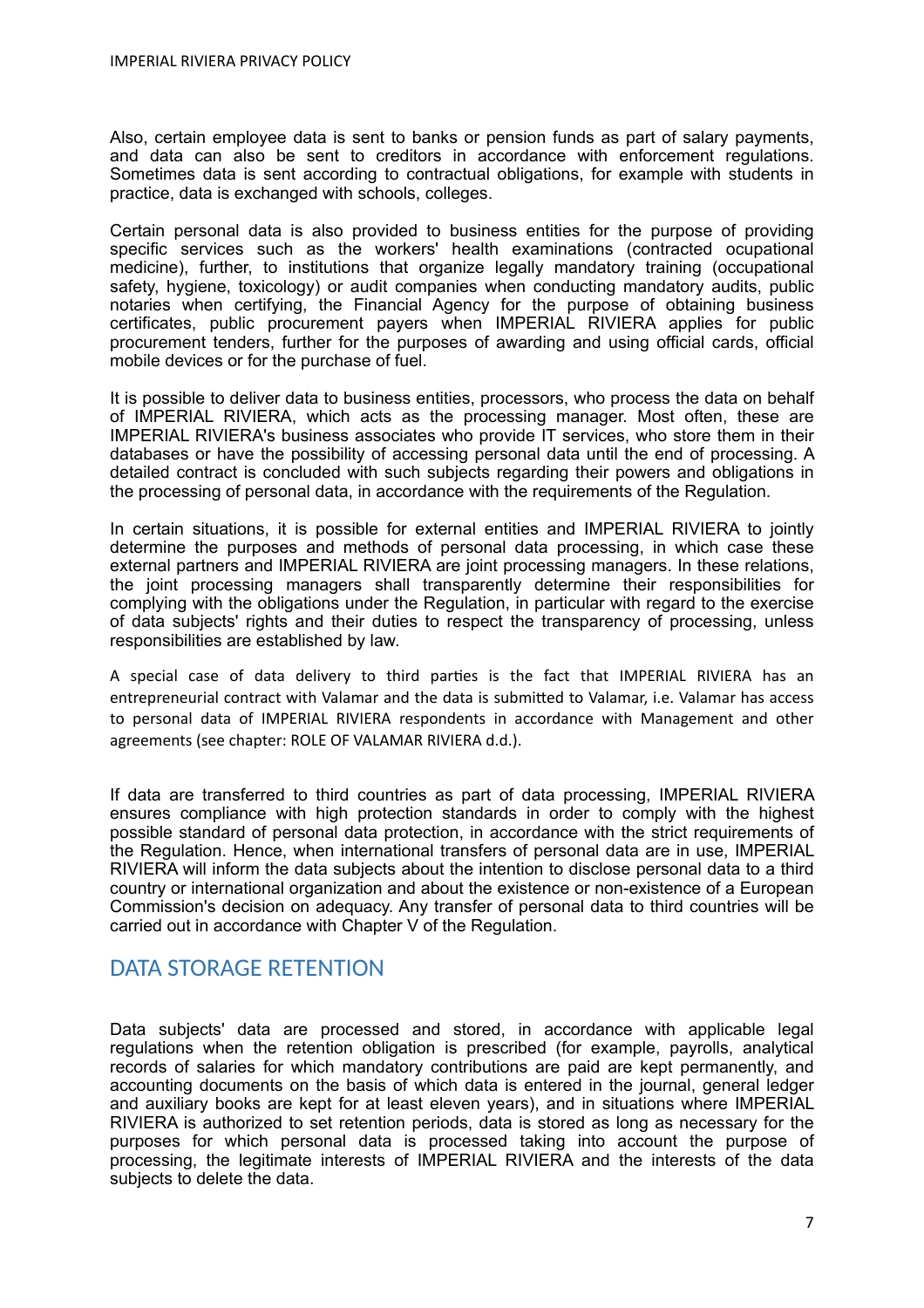# <span id="page-7-0"></span>RIGHTS OF THE DATA SUBJECTS

Regardless of the basis for data collection, all users of our website can exercise the following rights free of charge within the limits prescribed by the Regulation:

**Right to information:** The data subject has the right to be informed about the processing and its purposes. IMPERIAL RIVIERA provides the data subjects with all the information necessary to ensure fair and transparent processing, taking into account the context of processing.

**Right to deletion** ("right to forget"): The data subject has the right to request IMPERIAL RIVIERA to delete personal data relating to him/her, without undue delay in accordance with the terms of the Regulation. To do so, send your request to us (the processing manager) in writing, including an electronic form of communication. Please note that the request needs to specify what you wish to be deleted, since we can store your data on different legal bases, for example, the respondent can be both our guest and a candidate for employment.

You have the right to request the deletion of personal data relating to you if one of the following conditions is met:

- Your personal information is no longer necessary for the purpose for which we collected or processed it;
- you have withdrawn the consent on which the processing is based and if there is no other legal basis for processing;
- you have objected to the processing of your personal data and if there are no stronger legitimate reasons for our processing;
- personal data has been processed illegally;
- personal data must be deleted in order to comply with a legal obligation.

In some cases, it will not be possible to fully comply with the deletion request, for example when there is a legal obligation for retention, when the legitimate interest of the processing manager are stronger than the interest of the data subjects, when there is an interest of the processing manager to set, enforce or defend legal claims.

**The right to access data:** At the request of the data subject, IMPERIAL RIVIERA will provide him with confirmation whether his personal data is processed and if such personal data is processed, he will be granted access to personal data and the purpose of processing, data categories, potential recipients of the data to whom those data shall be disclosed, and other data in accordance with Regulation. The data subject is also entitled to receive a copy of the personal data being processed. Access to personal data may be restricted only in cases prescribed by law, i.e. when such restriction respects the fundamental rights and freedoms of others.

**Right to rectification:** The data subject has the right to obtain, without undue delay, the correction of incorrect personal data relating to him from IMPERIAL RIVIERA. Taking into account the purposes of processing, the data subject has the right to supplement incomplete personal data. To do so, send your request to us (the processing manager) in writing, including an electronic form of communication. We note that it is necessary to specify what is incomplete or not up-to-date in the request, and in what sense the above should be corrected and submit the necessary documentation in support of the allegations.

**Right to data portability:** The data subject has the right to receive personal data relating to him in a structured, commonly used and machine-readable format in accordance with the requirements of the Regulation.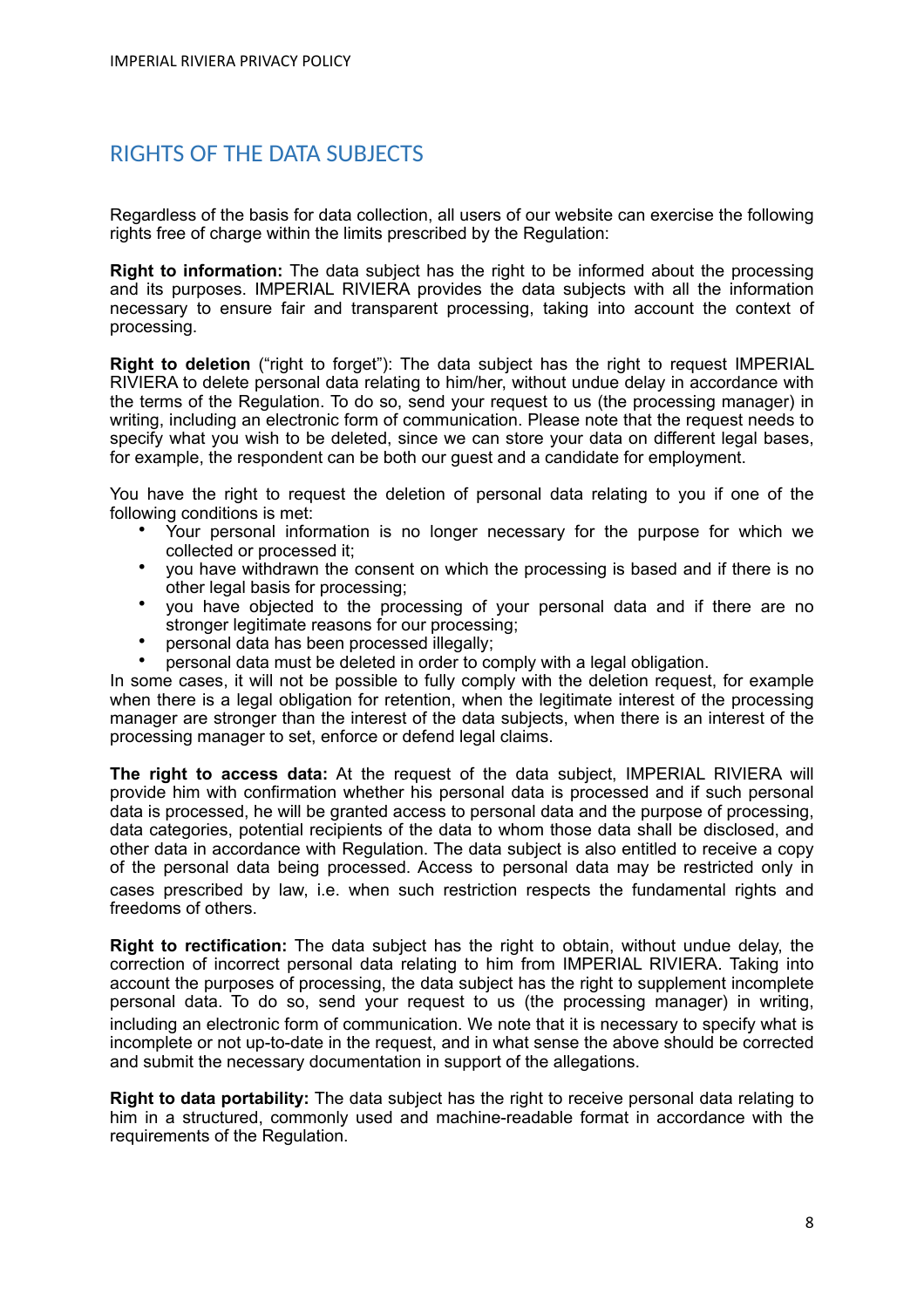**Right to object:** When IMPERIAL RIVIERA processes data on the basis of its legitimate interests which are stronger than the interests of the data subjects, then the data subject has the right to object to the processing of personal data related to him at any time.

**Right to restricted processing:** The data subject has the opportunity to ask IMPERIAL RIVIERA to exercise the right to restrict processing in case he disputes the accuracy of personal data, considers the processing to be illegal and opposes the deletion of personal data and instead requests restriction of their use, and has submitted a complaint and awaits confirmation as to whether the legitimate reasons of the processing manager go beyond the reasons of the data subject.

In any case, data subjects also have the right to:

- submit a complaint to the Personal Data Protection Official,
- file a complaint to the supervisory body (Personal Data Protection Agency) if they believe that their rights to data protection have been violated.

Send your written request to the contact address of the Personal Data Protection Official[:](mailto:%20dpo@valamar.com)  gdpr@imperial.hr or by mail to the address Imperial Riviera d.d., Jurja Barakovića 2, 51280 Rab, Republic of Croatia - for DPO.

IMPERIAL RIVIERA as the Processing Manager has the right to protect the interests of the Processing Manager as well as the protection of the data subjects and accordingly has the right to carry out the activities of establishing the identity of the applicant.

IMPERIAL RIVIERA has the right to publish a form that will be used to submit a request in order to process the request as efficiently as possible.

On request, IMPERIAL RIVIERA provides information on the actions taken in relation to the exercise of data subject's rights without undue delay and in any case within one month from the date of receipt of the request. This period may be extended by an additional two months, taking into account the complexity and number of applications. IMPERIAL RIVIERA shall notify the data subject of any such extension within one month from the date of receipt of the request, together with the reasons for the postponement.

If the data subject submits the request electronically, IMPERIAL RIVIERA provides the information electronically if possible, unless the data subject requests otherwise.

The data subject's request is generally free of charge, but if the data subject's request is manifestly unfounded or excessive, and in particular because of their frequent repetition, IMPERIAL RIVIERA is entitled to charge a reasonable fee based on administrative costs or refuse to act on the request.

#### <span id="page-8-0"></span>PROTECTION OF PERSONAL DATA OF CHILDREN

IMPERIAL RIVIERA advises parents and guardians to teach children (up to 18 years of age) about safe and responsible handling of personal data, especially on the Internet. IMPERIAL RIVIERA processes personal data of children only with the prior consent of parents/ guardians (for example: scholarship holders, when children are guests at our properties, visitors to Maro playrooms, etc.).

#### <span id="page-8-1"></span>PERSONAL DATA SOURCES

IMPERIAL RIVIERA receives personal data most often from data subjects. When providing personal data to IMPERIAL RIVIERA, in any way (booking accommodation, job application…) you guarantee that the information you have provided is correct, that you are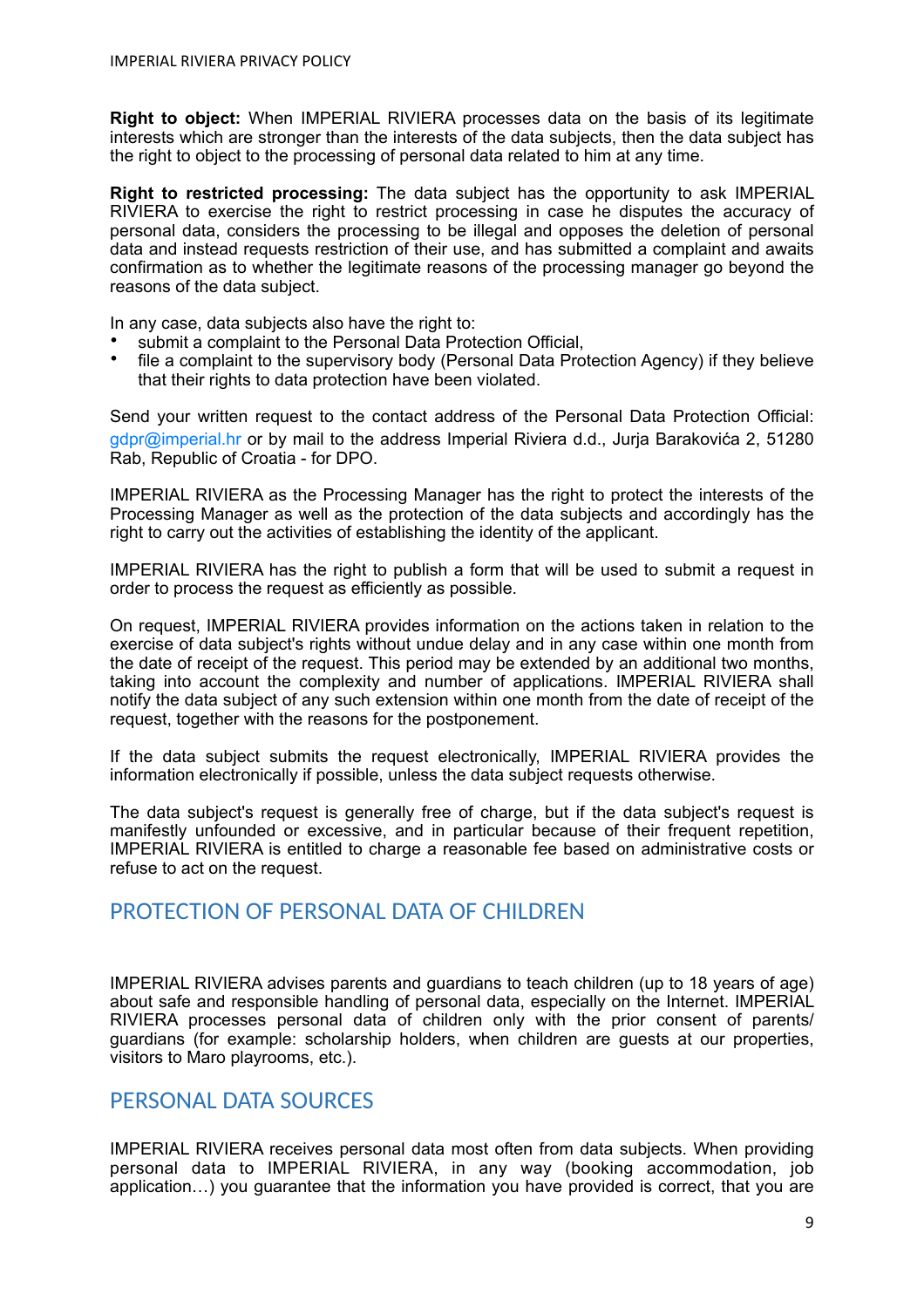legally capable and authorized to dispose of the given information and that you fully agree that IMPERIAL RIVIERA collects and uses your data in accordance with the positive regulations and terms of this Privacy Policy.

Also, IMPERIAL RIVIERA receives personal data from other natural and legal persons, for example: from Valamar as a company that manages certain business aspects of business, from travel agencies that forward guest data for accommodation, guests who book accommodation for people with whom they will stay in facilities, agency for employment mediation and assignment of workers, from the holder of accommodation reservations for others guests for whom the reservation is made. When providing personal data of other persons to IMPERIAL RIVIERA, you guarantee that the information you provide is accurate, that you are legally capable and authorized to dispose of the information, that respondents whose personal data you forward IMPERIAL RIVIERI agree that IMPERIAL RIVIERA uses and collects their data in accordance with positive regulations and the terms of this Privacy Policy.

#### <span id="page-9-0"></span>TECHNICAL AND INTEGRATED DATA PROTECTION

IMPERIAL RIVIERA, as the processing manager, provides the highest organizational and technical standards of data protection. Therefore, considering the latest developments, the cost of implementation and the nature, scope, context and purposes of processing, as well as risks of different levels of probability and seriousness for the rights and freedoms of individuals arising from data processing, at the time of processing, appropriate technical and organizational measures to enable the effective application of the principles of data protection are applied.

Also, IMPERIAL RIVIERA implements appropriate technical and organizational measures to ensure that only personal data necessary for each specific purpose of processing are processed in an integrated manner. IMPERIAL RIVIERA applies this measure to the amount of personal data collected, the scope of their processing, the retention period and their availability. Specifically, such measures ensure that personal data is not automatically, without the intervention of an individual, available to an unlimited number of individuals.

#### <span id="page-9-1"></span>TREATMENT OF PERSONAL DATA INFRINGEMENTS

As the data processing manager, IMPERIAL RIVIERA shall without undue delay and, where feasible, no later than 72 hours after discovering, notify the competent supervisory authority about the breach, unless the personal data breach is unlikely to result in a risk to the rights and freedoms of natural persons.

The report submitted to the supervisory authority shall contain all information prescribed by the Regulation.

In the event of a personal data breach that is likely to pose a high risk to the rights and freedoms of individuals, IMPERIAL RIVIERA, as the processing manager, shall inform the data subjects of the personal data breach without undue delay. Sometimes, in cases where the Regulation prescribes, informing data subjects is not mandatory.

#### <span id="page-9-2"></span>**SPECIFIC SECTION**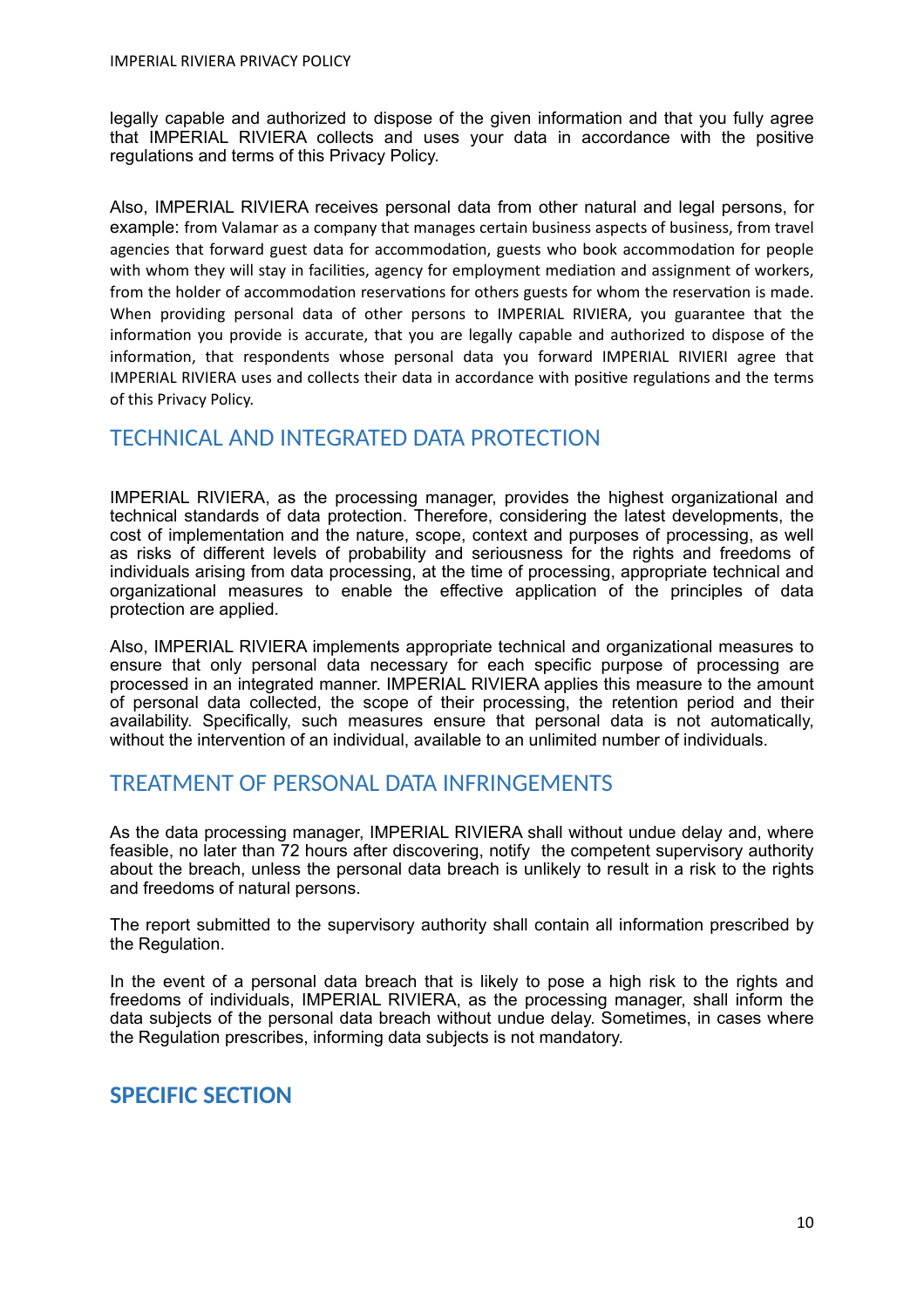# <span id="page-10-0"></span>STAY IN PROPERTIES (hotels, apartments, campings)

IMPERIAL RIVIERA'S main business activity is the provision of accommodation services in its hotels, apartments and campings. Therefore, IMPERIAL RIVERA collects and processes your personal data for various purposes with the ultimate goal of providing quality accommodation and related services all according to the highest standards of tourism companies.

IMPERIAL RIVIERA, as the processing manager, stores your personal data that you must provide for accommodation services in its database for the purpose of fulfilling accommodation contracts and fulfilling legal obligations related to the hospitality business. In case you do not provide IMPERIAL RIVIERA with the minimum data required for booking accommodation and for the registration to all competent registers, IMPERIAL RIVIERA will not be able to provide you with booking services or accommodation services in accordance with the contract and law.

Certain information is necessary in order to take action at the request of the data subject before concluding the accommodation contract. For example, before booking accommodation at the request of potential guests, we send accommodation offers, for which composition IMPERIAL RIVIERA needs personal data, at least name, surname and e-mail address in order to be able to send an offer.

The personal data that IMPERIAL RIVIERA collects when booking accommodation (reservations via the web or reservations by phone by via the call center or reservations by accepting the offer via e-mail) in order to fulfill the reservation obligation are:

- Name and surname of the reservation holder
- Residence address (Croatian citizens)
- Date of birth
- Number, type of identification document and place of issue
- Citizenship
- Property name
- Number of accommodation units, type of accommodation unit (room type)
- Date of arrival and departure
- Number of persons per accommodation unit
- Minors<br>• Possibl
- Possibly other specifics depending on the request of the person booking the accommodation
- e-mail if the person has one
- **Language**
- Phone number
- Membership in the Loyalty program, if it affects the price of accommodation or collecting points
- Payment method and possible additional information needed to execute the transaction or secure payment

In case of cancellation, we must save your data for the purpose of proving the reservation or cancellation.

Upon arrival at the property, guests usually check in at the reception via a registration card that the guest fills out or reviews and confirms the accuracy of the data or checks in using the self-check-in applications. In any case, the data is entered into the guest database from which the data is automatically sent to the eVisitor system (a unique online information system for registration and deregistration of guests) in order to comply with the legal obligations of IMPERIAL RIVIERA. The data collected are (data is subject to change due to changes in positive regulations):

• Name and Surname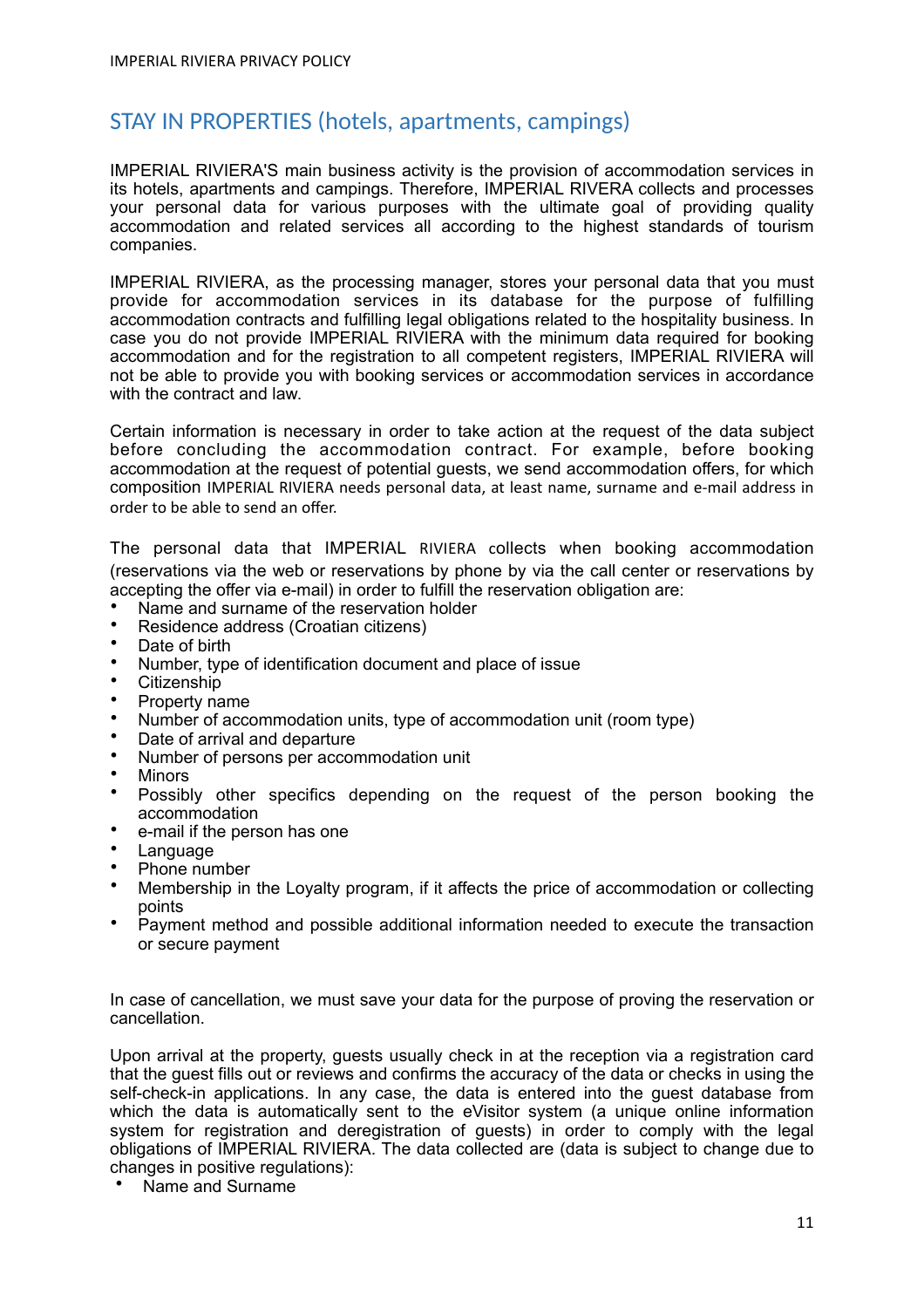- Place, country and date of birth
- Citizenship
- Number and type of identification document
- Residence and address
- Date and time of arrival or departure from the property
- Sex<br>• Rasi
- Basis for exemption from tourist tax payment or for reduction of tourist tax payment

This data are processed by tourist boards and public authorities of the Republic of Croatia for the following legal purposes:

- 1. monitoring the fulfillment of obligation to register and deregister tourists (accommodation service provider);
- 2. records, calculation and collection of tourist tax;
- 3. keeping a book or a list of guests by the service provider and monitoring the execution of the said obligation by the inspection bodies;
- 4. reporting foreigners to the ministry in charge of internal affairs and monitoring the execution of the stated obligation by inspection bodies;
- 5. keeping a list of tourists by tourist boards and statistical processing and reporting;
- 6. supervising the operations of the service provider in the part related to the legality of business conduct, i.e. the provision of registered services, and compliance with tax and other regulations concerning public liabilities.

Since it is prescribed that the data for guest registration is entered on the basis of data from the identity card, or travel or other identity document, the guest is obliged to provide IMPERIAL RIVIERA with such a document and provide all other information necessary for data entry, but are not contained in such a document. Also, in order to exercise certain rights and benefits, it is necessary to enclose (copies) of appropriate documents or certificates by which such rights and benefits are proven and exercised.

In addition, IMPERIAL RIVIERA is obliged to keep all invoices, as well as the basis for issuing invoices issued to guests with personal data of the guest in accordance with legal regulations.

Other data related to the circumstances of your stay such as: mode of travel, who you are traveling with, marital status, number of children, pets, other interests, will also be collected and processed during your stay when they have a direct connection with the accommodation service.

Before, during and after the stay IMPERIAL RIVIERA as the processing manager has the right based on the legitimate interest to send you so-called service messages - booking confirmations, reminders and other information closely related to the specific stay you have booked.

Also, during and after the stay, IMPERIAL RIVIERA as the processing manager has the right based on the legitimate interest to send to you as guest questionnaires about service satisfaction via e-mail, sms and/or instant messaging platforms (viber, whatsapp, etc.) which will be processed by us or through associates. The primary purpose of the service satisfaction questionnaire is to collect service data for the legitimate interest of service improvement by IMPERIAL RIVIERA, and IMPERIAL RIVIERA may depersonalize and process this data from the questionnaire for statistical purposes.

IMPERIAL RIVIERA has the right, based on a legitimate interest, to collect certain data and use it for direct marketing.

Service messages and messages with service satisfaction questionnaires related to a specific stay of the guest are not considered newsletters for the purpose of sending IMPERIAL RIVIERA offers and news.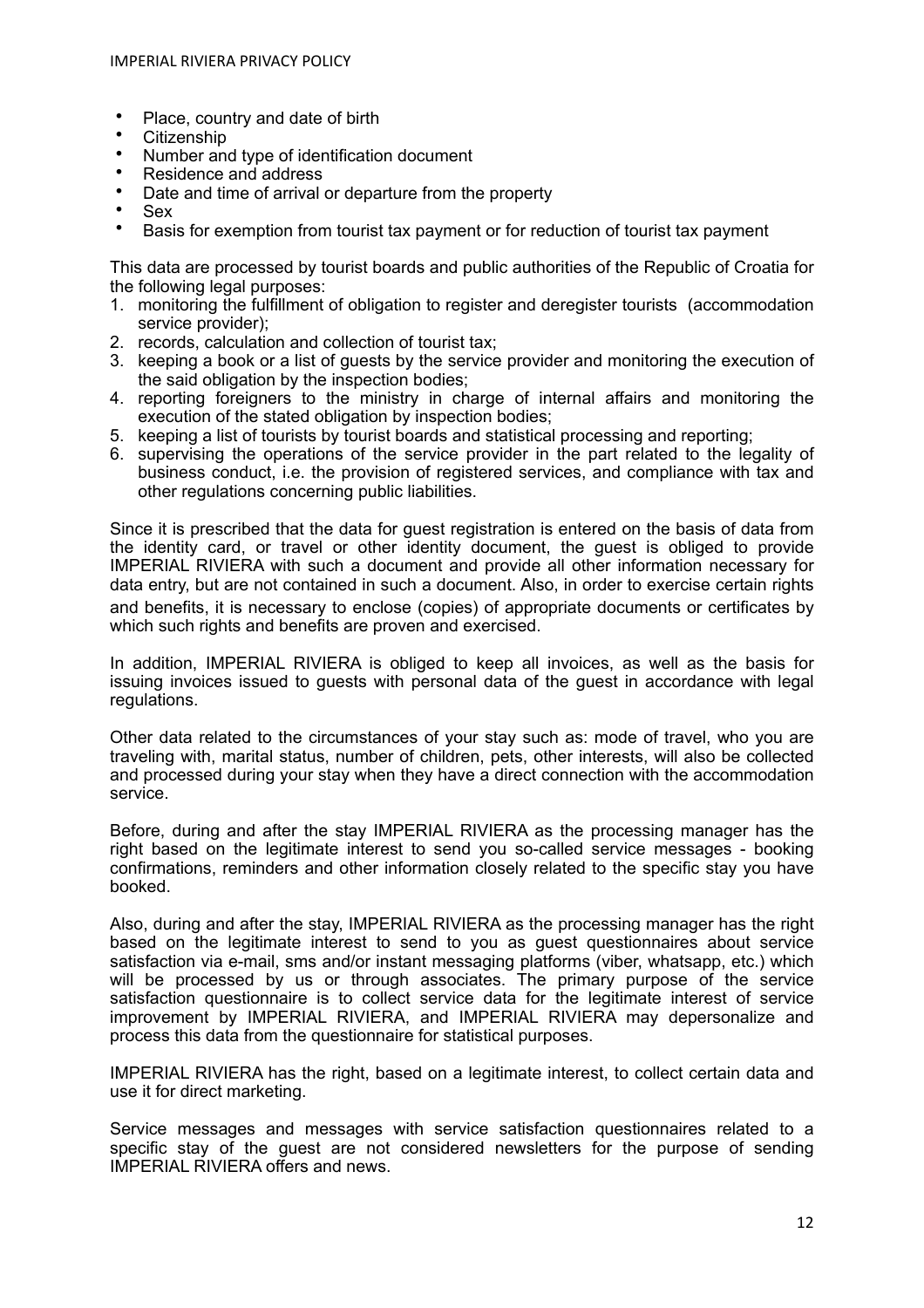# <span id="page-12-0"></span>EXCHANGE OFFICE

IMPERIAL RIVIERA also provides exchange services at its exchange offices, usually at the receptions of properties. IMPERIAL RIVIERA is obliged in accordance with applicable regulations on the prevention of money laundering and terrorist financing, in some cases to establish and verify the identity of the person using the exchange services by inspecting the official identity document of the party in his presence and perform in-depth analysis. In the event that we are unable to carry out in-depth analysis measures when required to do so, IMPERIAL RIVIERA must not establish a business relationship or perform a transaction, or must terminate an already established business relationship and consider whether to notify the competent authority of a suspicious transaction, funds and persons.

Also, in accordance with the regulations, video surveillance of exchange offices is mandatory. The data is stored in accordance with the regulations based on the legal obligation of IMPERIAL RIVIERA.

# <span id="page-12-1"></span>EXCURSIONS, CONCERTS, TRANSFERS AND OTHER EXPERIENCES

IMPERIAL RIVIERA is also a travel agency and provides or mediates additional services to its guests and other persons, being preciselly: sales of various excursions, concerts, other experiences, transport services, car rental services and, if necessary, other services.

If you wish to use these services, IMPERIAL RIVIERA may collect the following information if necessary:

- Name and Surname
- contact information (phone and/or e-mail address)
- other information closely related to the services provided (for example: flight number if you are requesting a transfer from the airport to IMPERIAL RIVIERA; gender, citizenship, date of birth, type and number of identification document due to legal provisions related to border crossing if you want a cross-border trip).

The stated data, but also other depending on the specific service you are looking for, will be collected solely for the purpose of providing the service you want to use.

In the case of services organized by other associates, this information will be forwarded to the associate in charge of providing a particular selected service and they become the processing managers of the personal data and we kindly ask you to get yourselves familiar with their privacy policies.

In the case of sending personalized offers, at the request of the customer, the specified data is stored for two months.

Data collected by IMPERIAL RIVIERA during the provision of other services to guests or third parties (excursions, concerts, experiences, transport) requesting the services in question by phone, at receptions or via the web, will be kept for a maximum of 5 years for possible complaints about services provided, and longer only if it is so required by special regulations (accounting, etc.). For certain services (for example: rental of deck chairs, etc.) the data will be kept until the services are performed.

#### <span id="page-12-2"></span>CANDIDATES FOR EMPLOYMENT AND EMPLOYEES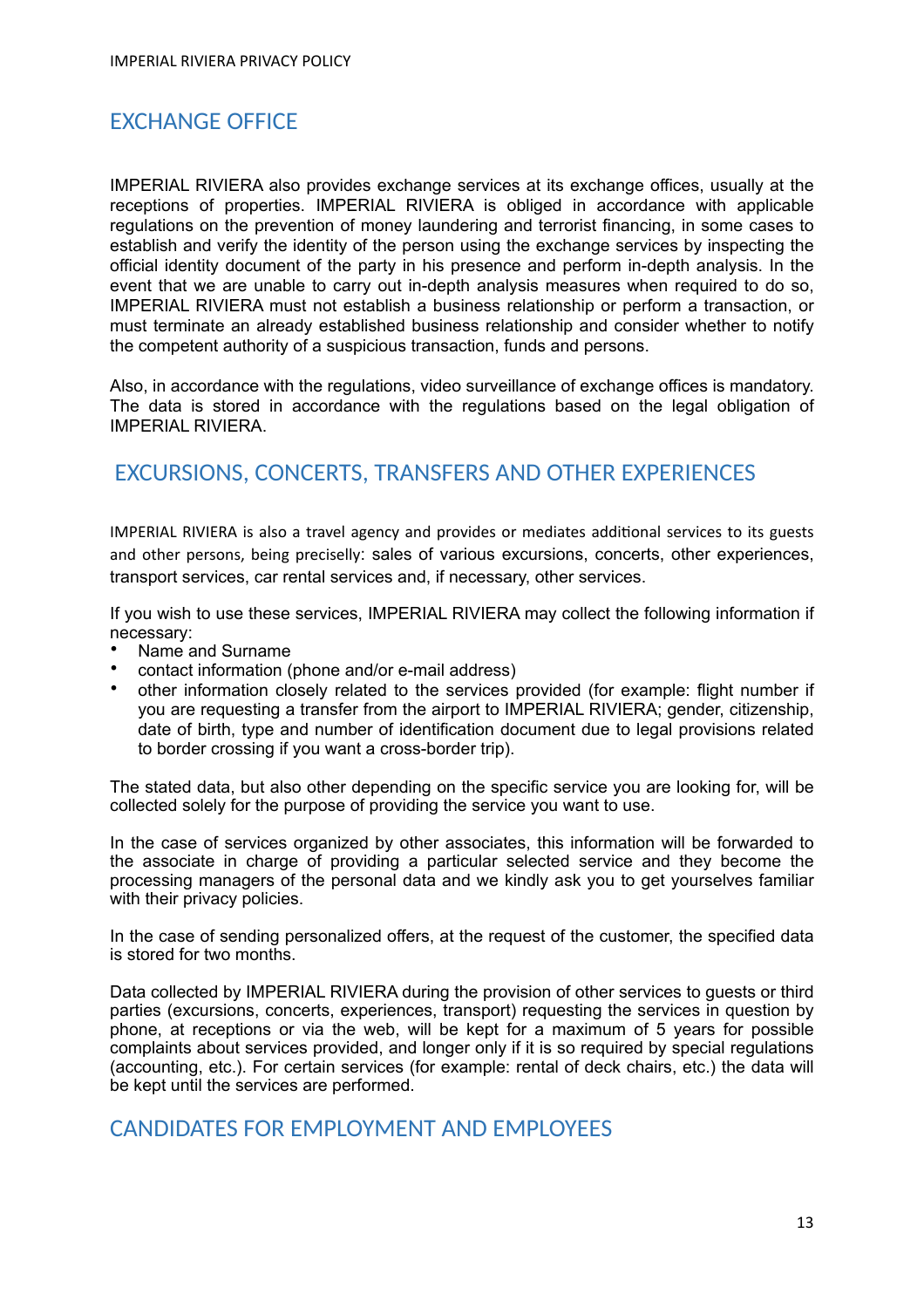IMPERIAL RIVIERA is the employer of a large number of individuals and this part of the Policy regulates the protection of personal data primarily in the processes related to employment, development and education within IMPERIAL RIVIERA. In this sense, the data subjects are primarily former and current employees, job seekers, interns (students), professional development, students who work on the basis of the so-called student contract, scholarship holders and other persons whose data is processed within the framework of employment and related relations.

As part of the data processing carried out in connection with employment, IMPERIAL RIVIERA identified the following purposes of processing:

- 1. **Personnel selection:** includes the collection and further processing of relevant competition documents, testing and evaluation, collection and analysis of information on candidates from publicly available sources including information publicly disclosed about the candidate if relevant to the risks of the job.
- 2. **Reputation risk reduction:** collection and analysis of information about employees and persons in a comparable relationship from publicly available sources including information that the respondent has publicly disclosed about himself if this is important because of the risk that a particular job entails.
- 3. **Conclusion of the contract:** processing for the purpose of concluding an employment contract, student contract, professional internship or professional training, scholarship contract with persons not employed in IMPERIAL RIVIERA or any other comparable relationship.
- 4. **Exercise of material and other rights:** processing is necessary in order to exercise the material and other rights of workers, persons in a comparable relationship or other persons (e.g. children, spouses or insurance beneficiaries), for example to exercise the right to enter active employment policy measures (permanent seasonal and others), for the realization of additional rights of workers under the collective agreement IMPERIAL RIVIERA (for example: the birth of a child) and others.
- 5. **Fulfillment of the contract:** data processing is necessary for the purpose of fulfillment of the contract by the respondents, which includes fulfillment of work obligations, monitoring of their execution and ensuring all relevant measures for their execution.
- 6. **Registration of accommodation:** data processing is necessary in case the data subjects stay in the facilities for personal accommodation of workers in order to register their stay with the competent authorities.
- 7. **Performance Management:** this purpose includes information on the achievement of previously set goals, timely fulfillment of goals, and further analysis to determine future goals, human resources management, determining the amount of rewards and other relevant measures.
- 8. **Rewarding:** processing includes rewarding or payment of a fixed and variable part of the remuneration, where such processing may include data on violations of ethical and other internal rules, data from the performance management system, on attended trainings, as well as all other relevant data.
- 9. **Education:** processing for the purpose of educating persons acting under the guidance of IMPERIAL RIVIERA including knowledge tests, which includes all necessary actions for candidacy and registration of respondents, analysis of acquired knowledge and all other relevant information for organizing, implementing and further action in education process.
- 10. **Preparation of various reports on employees:** some reports are made for the legal obligation of IMPERIAL RIVIERA, some for the realization of certain rights, fulfillment of IMPERIAL RIVIERA's obligations in case of contracting and realizing additional benefits for workers, budgeting, etc.
- 11. **Information:** data collection and processing for the purpose of quality and timely informing candidates about open positions and competitions, i.e. employment opportunities within IMPERIAL RIVIERA. Collection and processing of data for the purpose of quality and timely informing all IMPERIAL RIVIERA employees about new changes or special notices important for the exercise of employment rights or important information in the field of general knowledge of events and activities in IMPERIAL RIVIERA regarding the exercise of employment rights or any comparable relationship.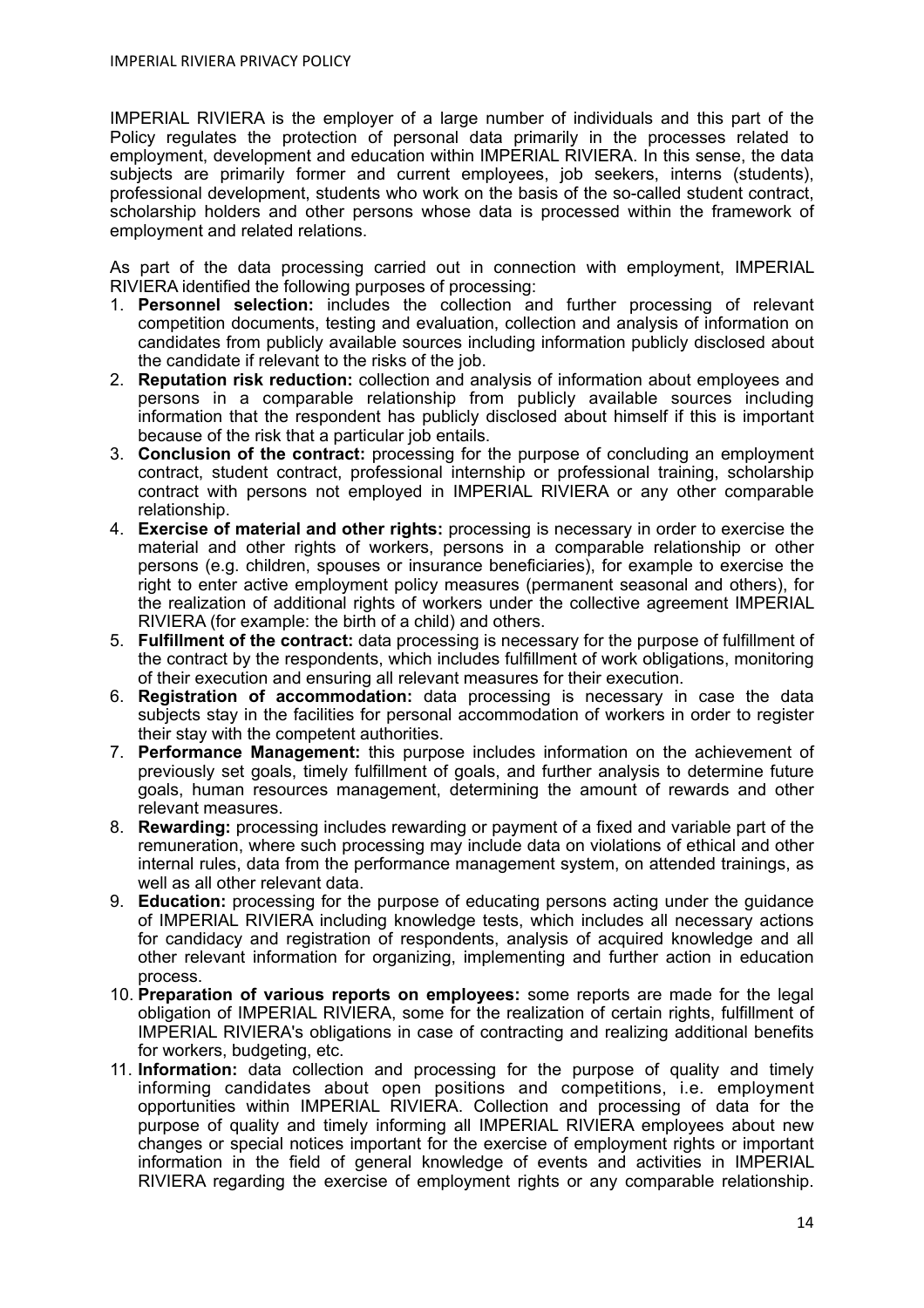For this purpose, information is sent by phone and/or to official e-mail addresses, or private if the employee has given consent to use the e-mail address for this purpose. Furthermore, IMPERIAL RIVIERA may offer employees the use of applications that employees voluntarily install on their mobile devices through which they can find out various news related to IMPERIAL RIVIERA or its partners.

- 12. **Protection of property and persons:** includes monitoring of entry/ exit from business premises, use of official mobile devices, computer equipment, internet and telephone traffic, cars, premises, and other property of IMPERIAL RIVIERA as well as access to guest property in accordance with internal acts.
- 13. **Termination of employment:** data processing due to termination of employment contract or other comparable contract, in order to fulfill legal and contractual obligations.
- 14. **Ethical Behavior Monitoring:** processing includes all proceedings that investigate compliance with ethical conduct or dignity regulations, or in any other disciplinary action, whether the respondent is a reported person or a notifier.
- 15. **Work Safety:** data processing may be required in cases where it is necessary to fulfill the purpose of special work safety regulations, including alcohol testing in accordance with regulations.

IMPERIAL RIVIERA has a legitimate interest in realizing various benefits for its employees, as well as facilitating some business processes. In this sense, IMPERIAL RIVIERA can, based on a special decision, decide on various tools that achieve these purposes (for example, issuing ID cards to employees who receive discounts, giving certain instructions via SMS, taking photos in certain cases, etc.) in which case employees will be timely informed.

In addition to the stated purposes, it is possible to process personal data for other specific purposes, but always within the framework prescribed by law or if the processing is necessary for the exercise of rights and obligations arising from employment, or in relation to employment and any comparable relationship.

IMPERIAL RIVIERA's database on former and current employees, candidates, interns (students), professional training, students working on the basis of the so-called student contract, scholarship holders and other persons whose data is processed in the framework of employment and related relations is kept in a special application. An appropriate contract has been concluded with the application maintenance and support holder as the enforcer of personal data processing.

#### <span id="page-14-0"></span>Personnel Selection

IMPERIAL RIVIERA as a potential employer collects, processes and stores the data of candidates for employment in IMPERIAL RIVIERA in the candidate database based on their voluntary application in the following ways:

- application of candidates via a web application form that serves as a kind of CV,<br>- Sign in via Email
- Sign in via Email.
- by coming to organized auditions and filling out application forms,
- or otherwise.

Data which is usually collected is: name, surname, date of birth, address, nationality, personal identification number (OIB for Croatian citizens, as is it the most reliable data to differentiate candidates), mobile phone number, e-mail (for contacting), sex, qualifications, language, preferred manner of communication.

IMPERIAL RIVIERA may obtain information on candidates indirectly, from domestic and foreign employment agencies, in which case these agencies are obliged to inform candidates about the processing of their personal data by IMPERIAL RIVIERA.

Candidates send their job applications to: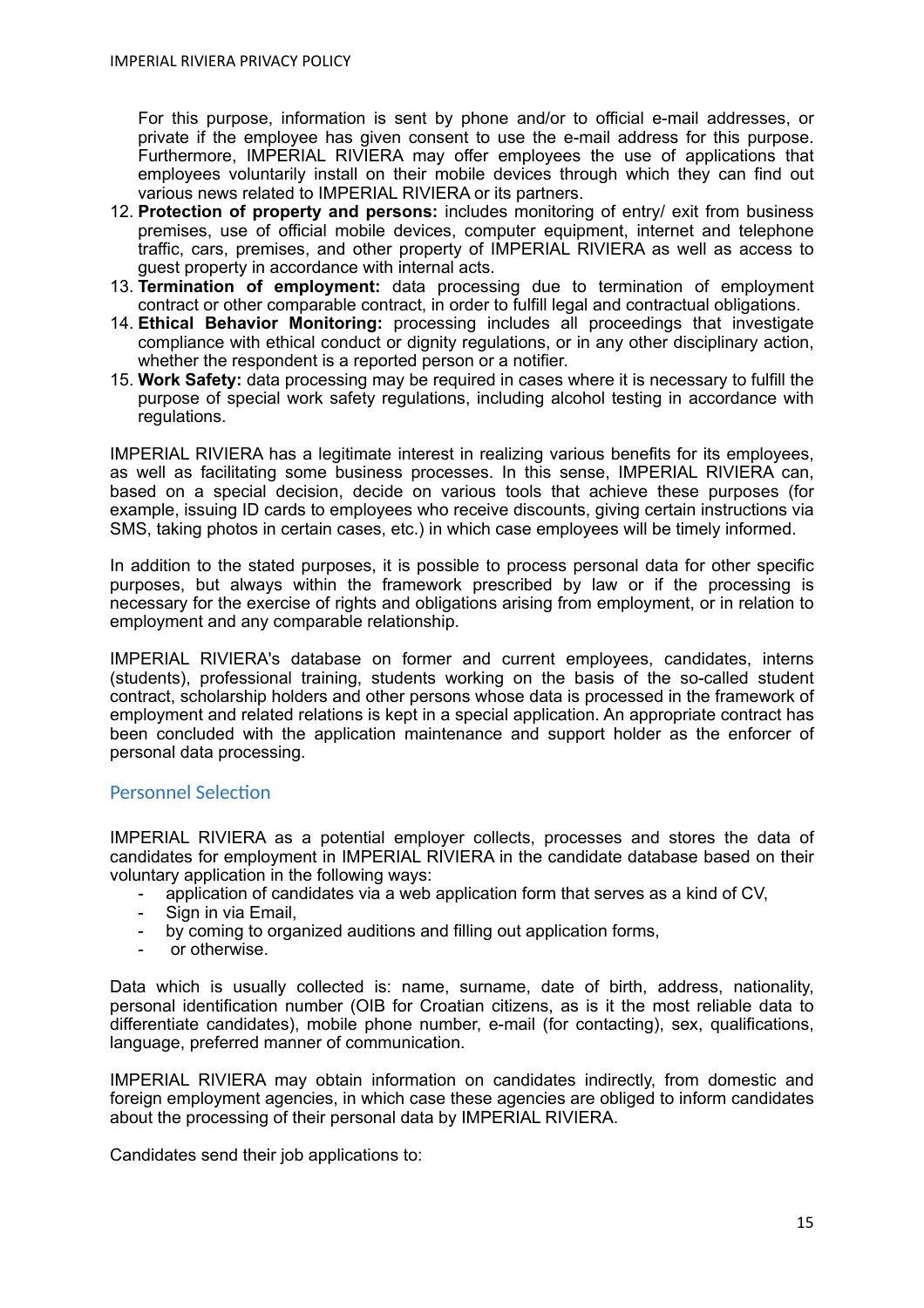- open applications in which case we process data for the purpose of contacting candidates regarding employment for 5 years;
- as applications for specific vacancies that have a specified deadline, in which case we process the data during the vacancy and 5 months from the end of the vacancy to contact candidates for employment, and these applications are archived for 5 years.

In the event that candidates who apply for specific vacancies that have a specified deadline give special consent, we process the data to contact candidates for employment for 5 years, as well as open applications.

IMPERIAL RIVIERA has a legitimate interest in using the obtained e-mail addresses, as well as other submitted contact information for contacting candidates related to employment. For example, after applying, candidates can receive an automatic response that their application has been received and that candidates whose qualifications and experience are in line with those required for individual jobs will be contacted. Also, after applying, candidates can receive a message on the phone number with the proposed date of the interview, a message stating the documentation required for employment and the like. Additionally, persons who have worked for a fixed period of time, predominantly seasonal jobs, IMPERIAL RIVIERA has a legitimate interest in contacting them in order to inform them on important issues concerning business and key activities in IMPERIAL RIVIERA and in order to maintain contact in case of future cooperation. You can unsubscribe from the list of recipients news from IMPERIAL RIVIERA for free, any time.

The data is kept provided by the candidates themselves, but IMPERIAL RIVIERA creates personal data related to employment activities, such as the results of job interviews, tests and assessments, based on the legitimate interest of ensuring the best candidates, and collects personal data from third parties, primarily by data verification obtained during the recruitment process by contacting relevant third parties (for example: employment agencies, education and training providers) or by using publicly available sources.

#### <span id="page-15-0"></span>Employment relation and other comparable relations

As an employer, IMPERIAL RIVIERA collects, processes and stores all employee data in the employee database kept in the IT program and in the physical files of employees. The data collected is listed in the Regulation on the content and manner of keeping records on workers published by the ministry responsible for labor and pension system.

The necessary information for employment is usually: a copy of the ID card, a copy of the current account or payment instructions from the bank, a copy of the protected account (if the employee has it), PIN, proof of education (copy of certificate or diploma), e-book: certificate of pensionable service, (to be obtained from HZMO or via the e-Citizens service), Electronic record of the tax card form, so-called PK form (obtained from the Tax Administration or through the e-Citizens service, persons who are employed for the first time, do not have an electronic record of the tax card form and must open it at the Tax Administration), birth certificate of a child under 15 years, certificate of residence (obtained from the Ministry of the Interior or through the e-Citizens service), wedding certificate (obtained from the registry office or through the e-Citizens service)

The necessary data for concluding student contracts are usually: a certificate from the faculty for the current year as proof of student status or a copy of the index of the enrolled current year, a copy of the ID card, a certificate of enrollment for the Student Center (not all student centers), one photo or X -ica card, PIN.

In addition to these data, IMPERIAL RIVIERA may keep in the employee's file other data collected in the employment process, as well as other data collected during employment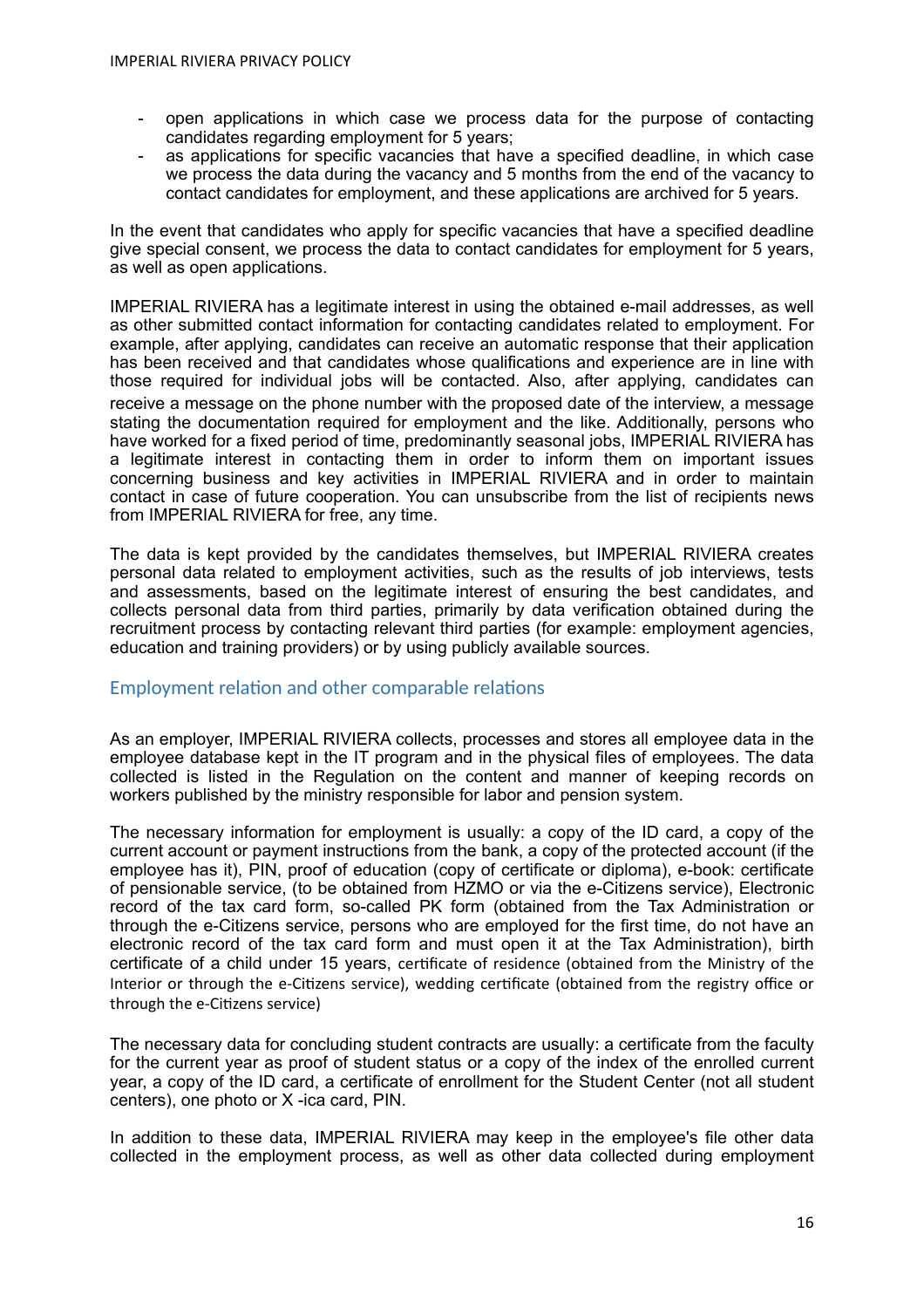determined by IMPERIAL RIVIERA regulations (for example: awards, reminders, certificates, etc.).

All employee data is stored in the employee database on the date of employment and are kept up to date until the termination of employment and are kept as documentation of permanent value in accordance with the relevant regulations.

IMPERIAL RIVIERA also keeps in its database the data of other persons in a business relationship comparable to the employment relationship or persons in practice and professional development with the beginning of work and promptly leads them to termination of work and are stored in accordance with relevant regulations. A special case is the data of students in practice who may be minors of whom is taken special care and whose data is collected and stored in accordance with special regulations with the approval of the school and parents.

Salary data, payroll - are subject to special storage regulations. In any case, all workers and other persons in a business relationship comparable to the employment relationship or a person in practice and on professional development have all the rights of a data subject.

# <span id="page-16-0"></span>BUSINESS PARTNERS

In its business operations, IMPERIAL RIVIERA also processes data from business partners or potential business partners, which are:

- natural persons who are, can become or have been business partners of IMPERIAL RIVIERA, e.g. craftsmen, persons who are in the regime of independent professions (e.g. lawyers, doctors, etc.), persons with whom work contracts are concluded (e.g. singers, painters, photographers, etc.) and other natural persons who have the status of entrepreneurs and
- natural persons who in some part of the business represent legal entities with which IMPERIAL RIVIERA has, may have or had a business relationship (e.g. persons who deliver for their employer company, persons to whom invoices are sent for their employer legal entity, signatories of contracts for companies representing persons who hand over for the company, persons who organize congresses for their legal entity, etc.)

As part of the data processing of data subjects, IMPERIAL RIVIERA identified the following purposes of processing:

- a) **Conclusion of the contract**: processing for the purpose of concluding the contract from any area of IMPERIAL RIVIERA's activity (for example: sending inquiries, sending special offers, requesting data on the signatories of the contract, sending tenders for legal entities represented by data subjects, etc.);
- b) **Fulfillment of the contract**: data processing is necessary for the purpose of fulfilling the contract, which includes fulfilling obligations, monitoring their execution and ensuring all relevant measures for their execution (for example: to agree on time and place of delivery of equipment under the contract, to send invoices, etc.);

**Information:** data collection and processing for the purpose of quality and timely information; IMPERIAL RIVIERA has the right, based on legitimate interest, to collect certain data and use it for the purpose of direct marketing.

In addition to the stated purposes, it is possible to process personal data for other specific purposes, but always within the framework prescribed by law or if the processing is necessary for the exercise of rights and obligations arising from the business relationship.

**The type of personal data** collected from data subjects are:

• Name and Surname,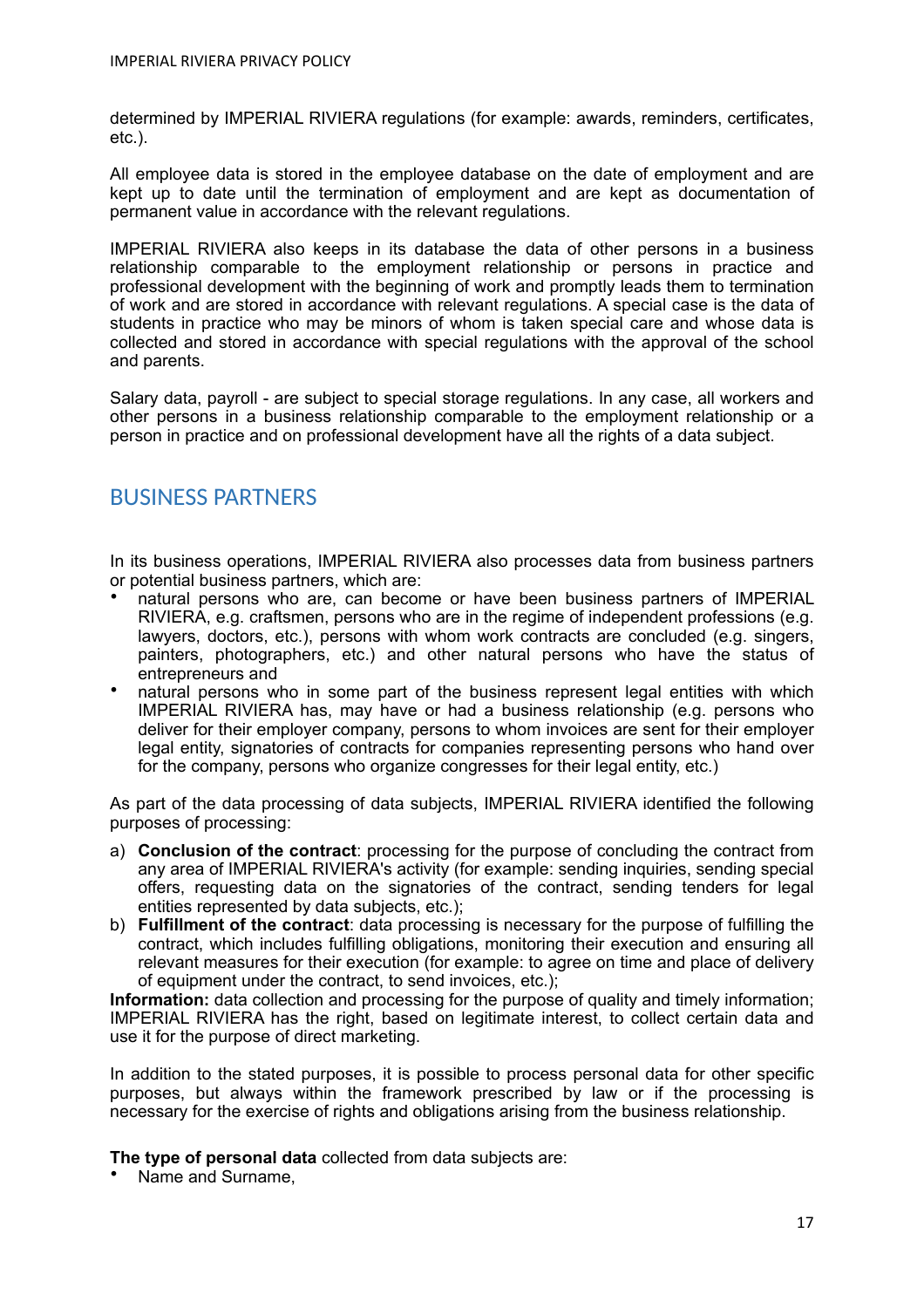- E-mail,
- Phone Number.
- data on the function within the legal entity he represents (eg sales clerk, secretary of the administration, etc.),
- occupation when the data subject is a natural person with whom a contractual relationship is entered into (for example: singer, painter, photographer, lawyer, doctor ...),
- sometimes references and short CVs (especially for consultants),
- data stated on the forms of blank promissory notes, promissory notes, bills of exchange,
- bank account number (IBAN) when the business partner is a natural person with whom a contractual relationship is entered into, and
- other information depending on the nature of the business relationship.

#### **Places of personal data collection** of data subjects:

- received offers of data subjects for business cooperation.
- data received from data subjects in the context of selling IMPERIAL RIVIERA products / services or purchasing products / services from a business partner (for example: fairs, congresses, etc.),
- business correspondence related to certain previous or current business cooperation (for example, correspondence performed as part of the execution of a contract),
- publicly published data (for example: court register, business partner websites, magazines, newsletters, etc.).

In addition to the stated type and place of data collection, it is possible to process personal data for other specific purposes, but always within the framework prescribed by law or if the processing is necessary for the exercise of rights and obligations arising from the business relationship.

#### <span id="page-17-0"></span>**Retention period**

Data kept from data subjects who are natural persons in a business relationship with IMPERIAL RIVIERA are kept in accordance with applicable legal regulations (for example, IMPERIAL RIVIERA is obliged to keep all invoices, as well as the basis for issuing invoices in accordance with legal regulations. ).

In situations when IMPERIAL RIVIERA is authorized to set deadlines for data retention, they are determined taking into account the purpose of processing and the interests of data subjects to destroy the data, and this is set at a maximum of 5 years from the termination of the contractual relationship (if any).

# <span id="page-17-1"></span>PUBLIC ANNOUNCEMENTS

IMPERIAL RIVIERA can through its website,video walls, billboards in buildings and in other ways publish information that is of interest to existing but also potential workers, guests, business partners, and therefore the public. Such disclosures may contain a limited set of personal information, such as first and last names, functions, professional information, videos, statements and photographs.

The legal basis for processing is the legitimate interest of informing the public, but also marketing, during which the interest of the data subjects is always taken into account, so personal data is not published if it is determined that the interest of data subjects not to publish certain personal data is stronger than the interest of IMPERIAL RIVIERA to publish